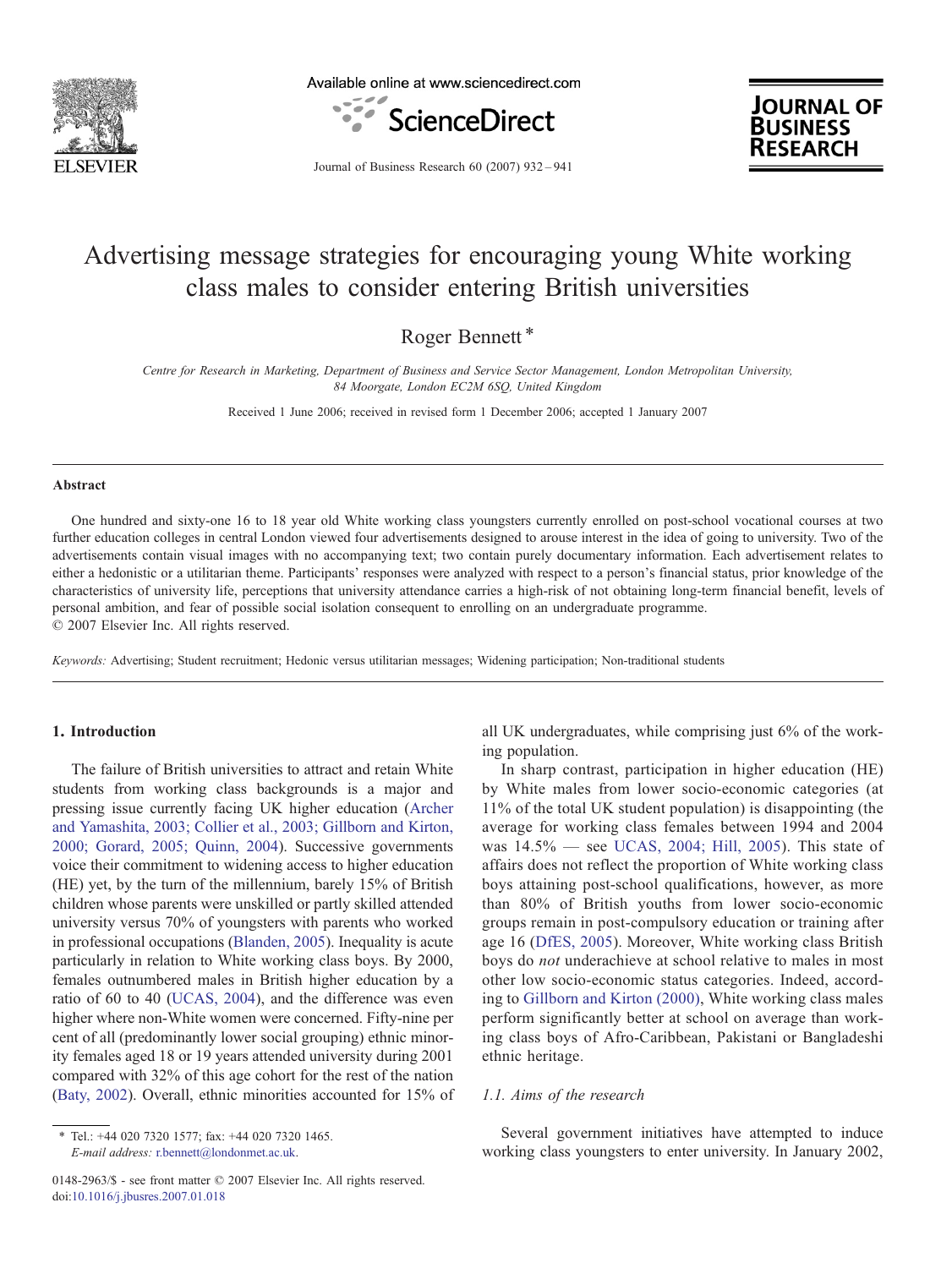for instance, an advertising campaign spearheaded by famous celebrities was launched using hedonistic visual imagery designed to illustrate (via pictures rather than words) the pleasures of university life and hence to encourage working class youngsters to consider progressing to HE ([Ahmed, 2002\)](#page--1-0). Other statefunded programmes have been more somber and informative in nature and document the financial and other material benefits of HE ([Gewirtz, 2001](#page--1-0)). In particular, the government's 'Aim Higher' campaign attempted to describe the enhanced employability and improved earning power of university graduates, targeting this information at youngsters from very poor backgrounds [\(Blanden, 2005](#page--1-0)). Growing governmental demands that individual universities develop their own schemes for inducing working class Whites to enroll on undergraduate programmes accompanied these initiatives ([Baty, 2002; Bryson, 2004; Lea](#page--1-0) [et al., 2003](#page--1-0)). Raising the willingness of White working class boys to explore the possibility of progressing to higher education necessitates the production of advertisements that possess the capacity to arouse their interest in this matter. The present investigation includes a sample of White working class 16 to 18 old males currently at further education (FE) colleges and attending level 3 courses in vocational subjects that are not normally associated with progression to university. In the British system, level 3 programmes occur after basic secondary school has been completed and can lead to university level study. Entry requirements for vocational level 3 courses are normally the same as for conventional university matriculation qualifications. For operational purposes, a working class youth is someone whose family falls within the UK Market Research Society's C2, D and E social grade classifications. This incorporates people from manual, partly skilled and unskilled occupational backgrounds and who, in addition, experience some degree of economic disadvantage. Although rather crude, the above definition has been widely used in previous research and correlates substantially with other measures of working classes (see [Gorard,](#page--1-0) [2005; Li et al., 2002](#page--1-0)). The investigation defines a White person as anyone who self-reports their ethnicity as being White, thus recognizing that whiteness has a cultural as well as a color

#### 1.2. Literature review

dimension ([Heilman, 2004\)](#page--1-0).

As many dimensions of HE are novel to the abovementioned target audience, marketers employ second-hand devices (essentially pictorial images and factual information) to show the prospective student the nature of life at university (cf. [Hill et al., 2004\)](#page--1-0). Advertisements aimed at this audience could comprise, for instance, pictures of obviously happy young people engaged in leisure pursuits completely unrelated to academic study (dancing, playing football, socializing in a bar, windsurfing, etc.), hence projecting exciting and pleasurable images (cf. [Mittal and Baker, 2002](#page--1-0)). Alternatively, advertisements might focus on the objective quality of the education on offer, on a university's facilities, student support services, future job and career prospects, and so on. The following sections briefly review prior academic literature concerning the benefits and drawbacks of the strategic advertising options available.

### 1.3. Visualization strategies versus documentation strategies

An advertisement can consist of pictures with hardly any words, of words alone, or of a mixture of pictures and words. The messages conveyed may be mainly hedonistic, mainly utilitarian, or involve both hedonistic and utilitarian elements ([Hill et al., 2004\)](#page--1-0). Hedonistic messages focus on pleasure and personal enjoyment and are intended to make a person feel more involved in the activity, issue or entity described or portrayed in the advertisement ([Wakefield and Barnes, 1996](#page--1-0)). This sense of involvement allegedly makes the individual more motivated to process the relevant information ([Wakefield and Inman, 2003\)](#page--1-0). Utilitarian messages, conversely, emphasize practical matters such as, in the current context, the quality of a university's library, laboratories, lecture theatres and IT facilities, and enhanced job prospects. Messages of this nature are unlikely to evoke emotional involvement [\(Hill et al., 2004\)](#page--1-0).

Documentation strategies focus on the provision within an advertisement of specific facts, figures and other information that explain or demonstrate a situation or justify a claim or proposition [\(Mittal and Baker, 2002\)](#page--1-0). They represent a rational, straightforward and objective approach to advertising [\(Berry](#page--1-0) [and Clark, 1986\)](#page--1-0) and are found to work best when activities (i) can be easily described and recorded, and (ii) do not require subjective evaluations [\(Mittal, 1999\)](#page--1-0). The information provided could include details of an institution's facilities, the proportions of its students obtaining certain types of well-paid jobs, and examples of blue-chip companies that have employed the university's graduates. Celebrities or past students who are similar to the target audience might give endorsements of an institution and/or of university life in general. Documentation strategies supposedly confer a number of advantages, for example, making a potential student feel safe and that 'university is for people like me', creating familiarity with and knowledge of relevant issues, and facilitating understanding and interpretation (cf. [Mittal, 1999](#page--1-0)). [Hill et al. \(2004\)](#page--1-0) find that individuals are more attentive to documentary information when messages contain hedonic themes, due to a greater tendency of people to search carefully for information about things they find enjoyable and emotionally engaging. Documentation strategies can also help a university (as a service provider) to overcome some of the problems associated with the intangibility of the HE experience ([Mittal, 1999; Berry and Clark, 1986\)](#page--1-0). [Hill et al.](#page--1-0) [\(2004\)](#page--1-0) note that many people associate intangibility with a high level of risk. A-priori, therefore, potential students who regard university entry as inherently risky might seek relatively large amounts of documentary information about university life (cf. [Grove et al., 1995](#page--1-0)), as opposed to relying on visual images.

A possible danger with the use of a documentary approach in the present context is that the approach could make the idea of going to university seem even more remote and incomprehensible to the target audience than previously. Also, documentary advertisements are often more effective when message recipients are highly motivated to obtain information [\(Aaker and](#page--1-0) [Norris, 1982; Grove et al., 1995\)](#page--1-0). This situation might not apply to many working class youngsters in relation to their considering entering higher education [\(Capon and Burke, 1980\)](#page--1-0).